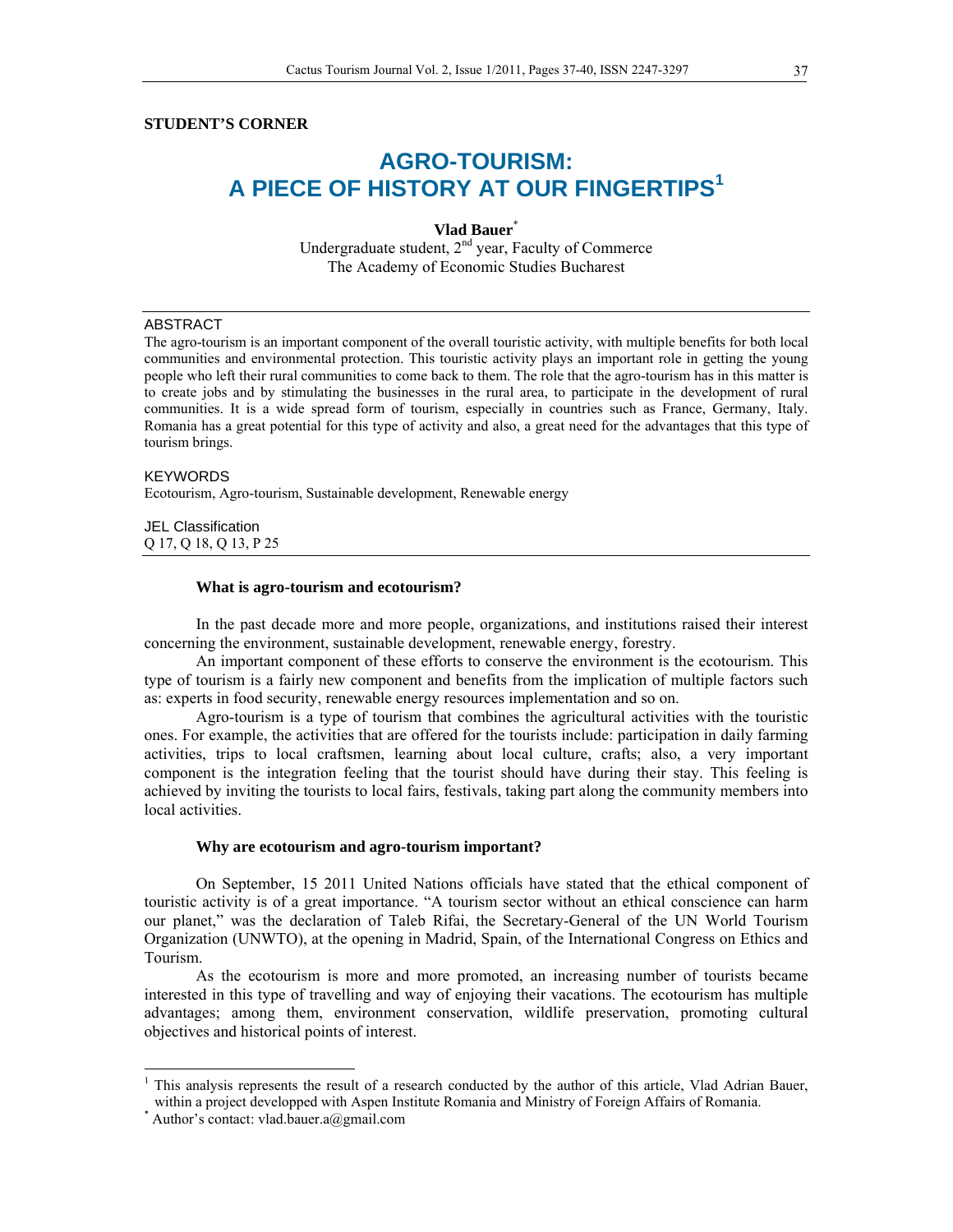An important role of the ecotourism is to give people the opportunity to achieve new capabilities that they will maintain when they return home; such as, those habits that will represent their contribution to the environmental protection.

In Romania, a country with a highly developed agricultural component of the national economy, investors started to see the potential that agro-tourism has.

Being eco is nowadays a very popular lifestyle. An increasing number of people are trying to protect the environment by recycling their waste, buying food products with the ECO label on it, reduce their energy consumption and trying to use renewable energy resources such as solar energy. Due to the technological advance, this type of technology is now affordable for a wide variety of persons and plus, the energy becomes free once one starts using this technology.

But this type of consumers wish that even when they are on holiday, their impact on the environment still remains at a low level. So they started choosing their destinations as well as the hotels, boarding houses where they are going to spend their vacation on the criteria of the impact that these units have on the environment. Also, an increasing number of tourists are now interested in discovering the "old" ways in getting their food, feeding their animals, growing their crops. To satisfy this relatively new demand, boarding houses that offers the tourists the opportunity to harvest the crops, taking care of the animals, learn traditional crafts, taking part in traditional festivals and, in general, be a part in the life of a rural community, appeared.

For a boarding house to maintain a minimum impact on the environment it has to go through a complex process, but in the end it all pays off, financially and socially. For a farmer to produce ecological vegetables or animal products it has to implement a management system that allows him to do just that. The EU developed a set of rules that must be obeyed if we are to produce ecological food products. These rules are put together as a regulation of the commission, Regulation 834. In this regulation are detailed all the rules that must be obeyed and the methods that should be used for planting, harvesting and materials to be used in all the processes that take place in a farm.

The agro-tourism, as was stated before, is a combination between two major aspects of human life; the first, agriculture. The second, tourism, is characterized by a combination between history, culture along with having a good time, in a nice place, with good food and nice company.

The two main components of agro-touristic activities are the boarding house and the framework in which the farming activities are taking place. For a boarding house, in order to reduce its impact upon the environment multiple aspects must be taken into consideration.

- The materials used in the construction process
- Sanitation
- The use of renewable energy resources

The cultural component is ensured by offering the tourists the opportunity to visit cultural objectives, accompanied by an authorized guide to present them the historical data concerning that location. Also, the opportunity to see local craftsmen at work and even to try themselves the traditional techniques such as potery or other traditional techniques present in that specific area.

What the agro-tourism brings as a novelty in the tourism field is the mix between the farming experience, cultural component and the classical boarding activities. This relatively new type of tourism has already been successfully implemented in France, Switzerland, Italy, Germany and other Western European states. The potential for agro-tourism that Romania has is one of the most important resources that we should exploit. Romania is well-known for its traditions, extraordinary folklore and hospitality.

# **Actual state (Romania and Moldova)**

In Romania, during the last two decades, the number of entrepreneurs that developed businesses in tourism has been growing. Development in agro-tourism has had several causes:

- It's open market character;
- $\bullet$  High profit rates;
- European Union's interest and funding opportunities that it has provided.

Moldova, an Eastern European country is, from an economic point of view, a country strongly dependent on it's agricultural sector, that provided a fifth of it's GDP in 2004. Due to recent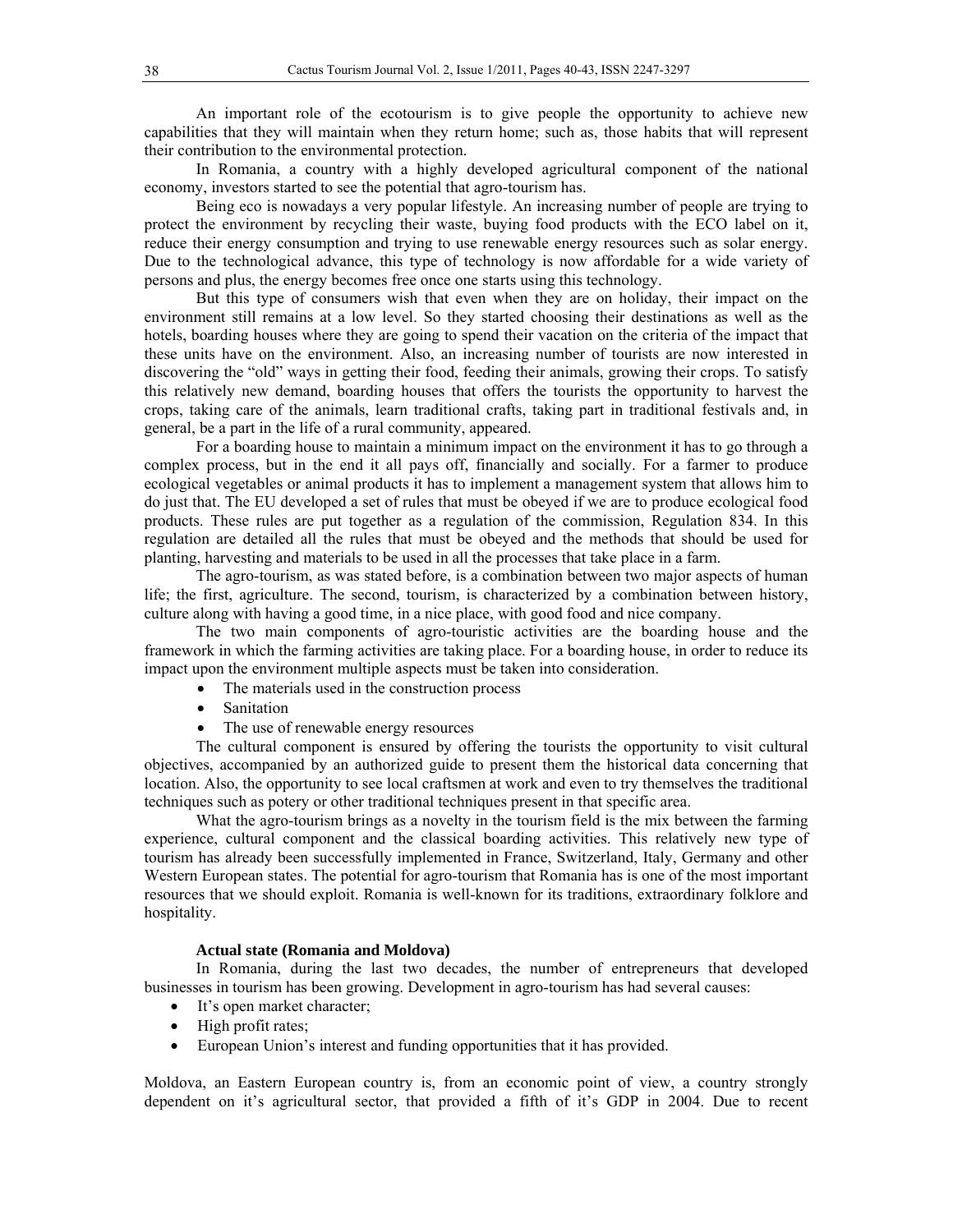improvements in the industrial sector (light industry such as textiles and leather products) Moldova's economy is developing.

As the National Indicative Programme states, Moldova has asked for continous support in order to implement the proper standards in goods production, including tourism services.

- **How can we develop Romania's expertise in this field and increase its regional role?**  As for the agriculture, Romania has multiple advantages:
- Know-how developed during more than one decade;
- Romania's performances in agriculture were not only related to the quantity, but also to the quality of the products;
- small usages of pesticides, fungicides and other synthetic substances, that nowadays are blamed for our worsening health (at a global level). Because of this fact, Romania has nowadays an important potential for ecological agriculture.

Romania has been known for its services, but more that, it is known for:

- Very rich folklore;
- Great spirituality, especially in the rural areas;
- Unique, well preserved natural sites;
- Rich biodiversity;
- Un-altered wilderness.

Nowadays, Romania's agricultural stakeholders are concentrating on developing a performant and efficient infrastructure adapted to ecological production of food resources. In order to achieve this objective, the main legislation that must be obeyed is the European Commission Regulation 834/2007.

Romania's geographical position offers two important opportunities:

- 1. Carpathian-Danubian-Pontic character offers a great touristic potential;
- 2. Its location, at a crossroad between the Orient and the Western world, offers the opportunity to play an important role in the region.

This role can be enhanced by two ways: one, to develop projects and cooperate with regional actors (in this case, Moldova) and the other is to offer expertise; the expertise will be offered by organizing working visits between specialists, student exchanges, continuous cooperation between academics on specific issues.

Moldova, a continental country, with a temperate climate, has a strong agricultural specific. This fact is proven by the strong contribution that agriculture had, during the last decade, in Moldova's GDP and overall economy. Its greater potential is for wine, tobacco and fruit production.

Wine has been an important commodity for Moldova, she being known in the neighboring regions for its wines. Before 1989, the wine, tobacco and fruits have been of great interest for the external buyers.

The first direction in which Moldova should take action is the agricultural sector. The EU has provided funding opportunities for it's neighboring countries in order to support their development, on all aspects. Some of these funding instruments have, in their target areas, agriculture and sustainable management of natural resources, including energy.

One funding instrument available to finance investments in agricultural sector is the Development Co-operation Instrument (DCI), through its thematic programmes in the field of food security. This program is Food Security Thematic Program whose main objective is "to address the structural causes of food insecurity putting agriculture at the heart of the international debate on development."

Another funding instrument available for the agricultural sector is a thematic programme for Environment and Sustainable Management of Natural Resources including Energy (ENRTP). It's main goal is to help "developing countries and partner organisations to address environmental and natural resource management issues".

A third funding instrument available for this sector is the Eastern Neighborhood Partnership instrument (ENPI) that comes to support the Eastern Neighborhood Policy (ENP). Moldova is eligible to obtain funds from the ENPI because she is part of the ENP and the EU has specifically stated in